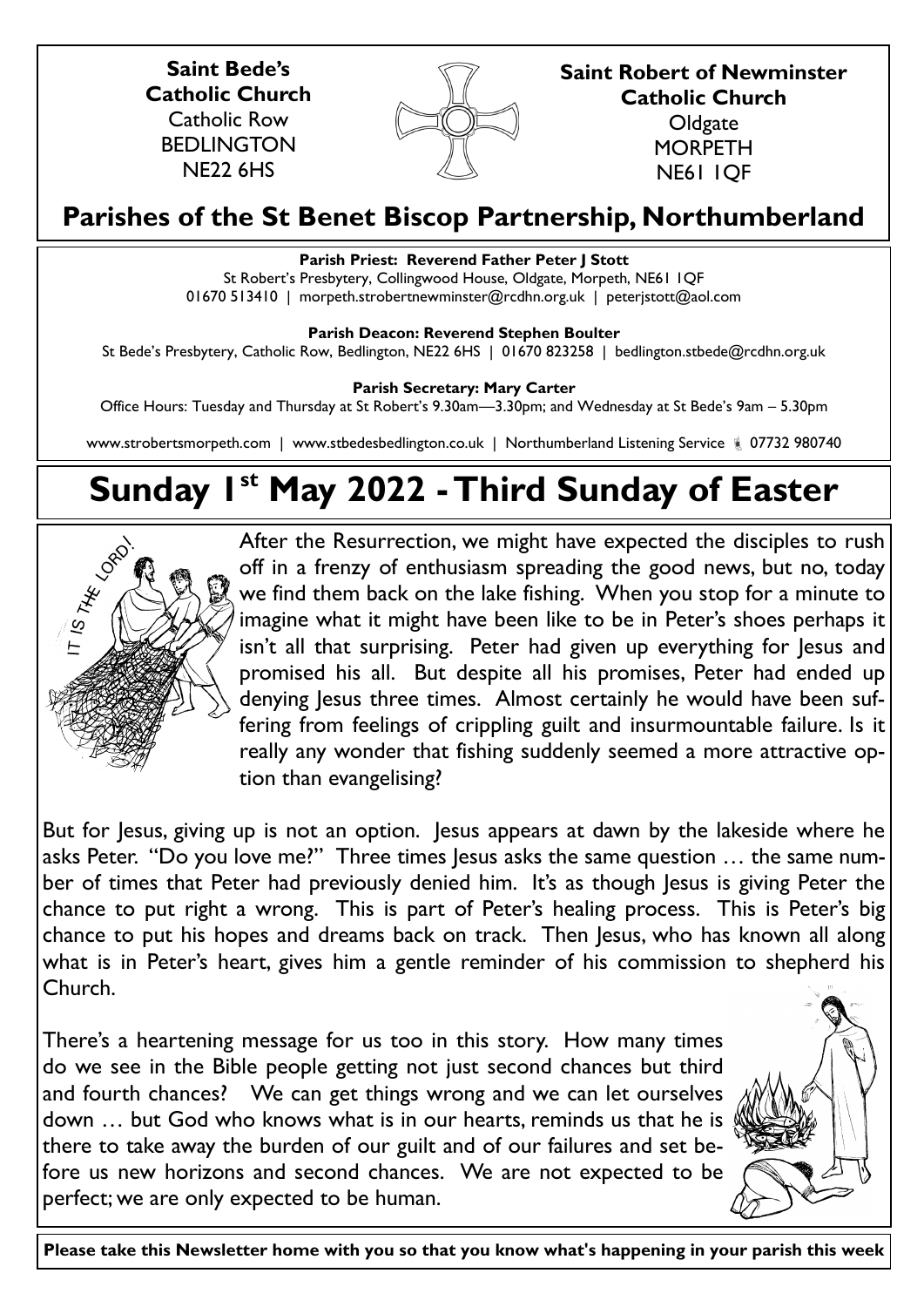

At this time of the Church's year, we are asked to pray for new Members of the Church; Vocations; The Right Use of the Media; the Church; Human Work: Please pray for those we know who are unwell, as well as the many who have no one to pray for them; for those in hospital; for many people who have COVID-19 at the moment; for all who have died recently, including **Raymond Lamb** [Edinburgh Drive, Bedlington]; and for all whose anniversaries occur at this time.

**Offertory Collection 23rd/24th April** St Bede's Church - **£268.91** / St Robert's Church - **£434.95**

## **Sick and Retired Priests Collection**

Very many thanks for your donations to the Sick and Retired Priests Collection (Northern Brethren Fund) last weekend which raised **£192.70** at St Bede's Church and **£611.73** at St Robert's Church. Very Many Thanks.

### **Little Sisters of the Poor Appeal**

There will be a special retiring collection in our churches next weekend,  $7<sup>th</sup>$  /  $8<sup>th</sup>$ May, for the Little Sisters of the Poor. The Little Sisters at St Joseph's Home in Newcastle are finding the current economic climate increasingly more difficult. The emergency lockdown measures they have had to implement to aid efforts to fight the COVID-19 pandemic and keep their residents safe, have had a massive impact on their fundraising activities

and the charitable donations they rely on to meet the ever increasing daily running costs of the Home. The collection will help them continue their work of caring for the Elderly. If you



wish to make a private donation, cheques can be made payable to 'Little Sisters of the Poor' can be sent to: St Joseph's Home, Westmoreland Road, Newcastle upon Tyne, NE4 7QA. Alternatively, secure, online donations can be made by visiting: www.littlesistersofthepoor.co.uk/donate-here/

## **World Day of Prayer for Vocations**

Sunday 8th May, 4th Sunday of Easter is World Day of Prayer for Vocations. Prayers will be offered for all vocations throughout the world next weekend.

#### **Confessions**

If you have been away from Church throughout the pandemic, you may feel the need to go to Confession before receiving Holy Communion once again. Please remember that we have Confessions on a Saturday morning at St Robert's Church and a Saturday evening at St Bede's Church. You can also ask anytime if you need to go to Confession.



### **St Robert's Hymnbook Amnesty**

Do you have one of our hymnbooks at home? You may have accidentally removed a hymn book from the church … we've all done it! If you have one (or more!) hymn book(s) at home, do please return to the church. Hymn books are expensive and we prefer not to have to buy more. Thank you.

#### **Children's Liturgy Group**

There is Children's Liturgy this weekend once again, at the Vigil Mass at St Bede's Church and the 9am Mass at St Robert's Church. We encourage all Children at school, up to Yr5 to join the Children's Liturgy Group. Children older than that should remain in Church for Mass.



I am looking for a few people from each church to help prepare our children for First Confession and First Holy Communion from September onwards. Just as we do for Children's Liturgy we need some leaders and some helpers. Obviously a little experience is helpful but not necessary. We have all benefitted over the years from family and parishioners who have passed on their faith to us and now we need to continue to do this for our young people. If you would be



willing to help, please speak to Fr Peter as soon as possible or send an email to the parish office with your details. Obviously DBS checks have to be made before anyone can begin this important parish role, hence the need to start this now. Also if there are any

teachers in the parish or parents from previous years willing to do this, then that would be wonderful. We have children in our parishes who go through the normal preparation process but we also sometimes have children who are not in the catholic school system and sometimes children and families who are older and who need a different form of instruction and so we need to have people available to give this religious instruction as well.If anyone can help, or for further information, please contact Fr Peter.

### **Services of Word and Communion**

Services of Word and Communion have resumed in both Churches, on days when Mass is not celebrated. These are short simple services with the readings and prayers of the day, and a distribution of Holy Communion.

#### **Divine Mercy Devotions**

Divine Mercy Devotions have now resumed. The next meeting will be held on Thursday at 7pm in St Robert's Church.

#### **Faith In Action Awards**

Children in Year 6 at St Bede's School are taking part in the "Faith in Action Award" Bronze Level. As part of the award, the concluding stage

of the award is moderation. It is recommended that members of the parish would help moderate the children's final piece of work (which can take the form of a piece of art, writing, presentation, as well as looking at their reflective journal. The expectation would then be to give some written feedback to each child (only a few



sentences). This would be done where the volunteers would come into school and we would collectively moderate the work. There would then be a presentation and celebration event where the children would receive their feedback and their FIA pin. School are looking for between 3-6 volunteers from the Parish to help them. Please let Fr Peter know if you are able to help.

## **Missio Red Boxes 2021 - Thank you!**

The amount raised by St. Bede's for APF Mill Hill in 2021 was **£1,460.89** and St Robert of Newminster Parish raised **£2,130.00**  through our Red Boxes and donations to Missio and the Mill Hill Missionaries. Thank You! There will be Red Mission Box Appeal on the weekend of 23rd / 24th July in both Churches.

#### **Teas and Coffees**

Teas and Coffees are now available after the Vigil Mass at St Bede's Church and also after the 9am Mass at St Robert's. All Welcome.

#### **Altar Servers Needed**

If any young people are willing to become Altar Servers at either St Bede's or St Robert's Churches, please contact Fr Peter as soon as possible.

#### **The Three Cs**

The Three Cs is a coffee club with a difference! We invite you to join our Three Cs club and enjoy a **C**offee, a **C**hat and **C**onversation with God. We have two hours of fun—including a sing-song, a chat and share refreshments together. The afternoon ends with a short period of prayer. Better still, you don't need to pay a subscription! It's all on the house! The Three Cs meets every alternate Monday. Looking forward to having you with us for the first get-together in the Parish Hall on **Monday, 16th May at 2pm.**

#### **May the Month of Our Blessed Lady**

In 1965, Pope Paul VI wrote, in *Mense Maoi*, "Because the month of May is a powerful incentive to more frequent and fervent prayers, and because our petitions more readily find access to her compassionate heart during it, it has been a favourite custom of Our predecessors to choose this month,

dedicated to Mary, for urging the Christian people to offer up public prayers whenever the needs of the Church demanded it or some grave crisis threatened the human race. This year, Venerable Brothers, We in turn feel compelled to call for such prayers from the whole Catholic world. Looking at the present needs of



the Church and the status of world peace, We have sound reasons to believe that the present hour is especially grave and that a plea for concerted prayer on the part of all Christians is a matter of top priority." *The same needs preoccupy us today and so we continue to ask during this month of May, for the prayers of Our Blessed Lady upon our world, especially for the peace needed in Ukraine*

#### **COVID Guidelines and Coming to Mass**

You are invited back to Sunday Mass but obviously you have to have common sense about the spread of the virus. We ask that you use the hand sanitiser gel



on entrance to the Church and it is also available in the benches which we encourage you to use before coming forward to receive Holy Communion. Face Coverings are optional but are advised, especially during this increased time of infection. There are no longer any social distancing rules. If you have symptoms, tested positive for the coronavirus, or someone very close to you has, you should not attend church until you

are sure you are clear of the virus. In this way we can continue to keep church a safe place for all those who do attend.

## **The Sign of Peace**

All restrictions with the Sign of Peace were lifted in a notification received on 28th January. There are still some people not yet ready to offer a physical sign of peace because the virus is still around in society, and so we still invite you to "safely offer the sign of peace". However, as we use hand gel on entrance to the church and have the gel availa-



ble in every bench, it is safer here in church, as opposed to many other places, to offer the usual sign of peace.

## **Adoration of the Blessed Sacrament**

Adoration resumes at St Bede's this week, so we now have Adoration of the Blessed Sacrament most weekday mornings from 9.25am—9.55am.



#### **Bonus Ball**

The members of the CWL will be running a Bonus Ball from  $28<sup>th</sup>$  May until  $31<sup>st</sup>$ July, £10.00 for 10 weeks, in aid of parish funds. To take part: put £10, your name and telephone number into an envelope marked 'Bonus Ball' and leave at St Robert's Presbytery or the CWL at Church on Sunday 8th, 15th and 22nd May. The weekly winner will receive £25.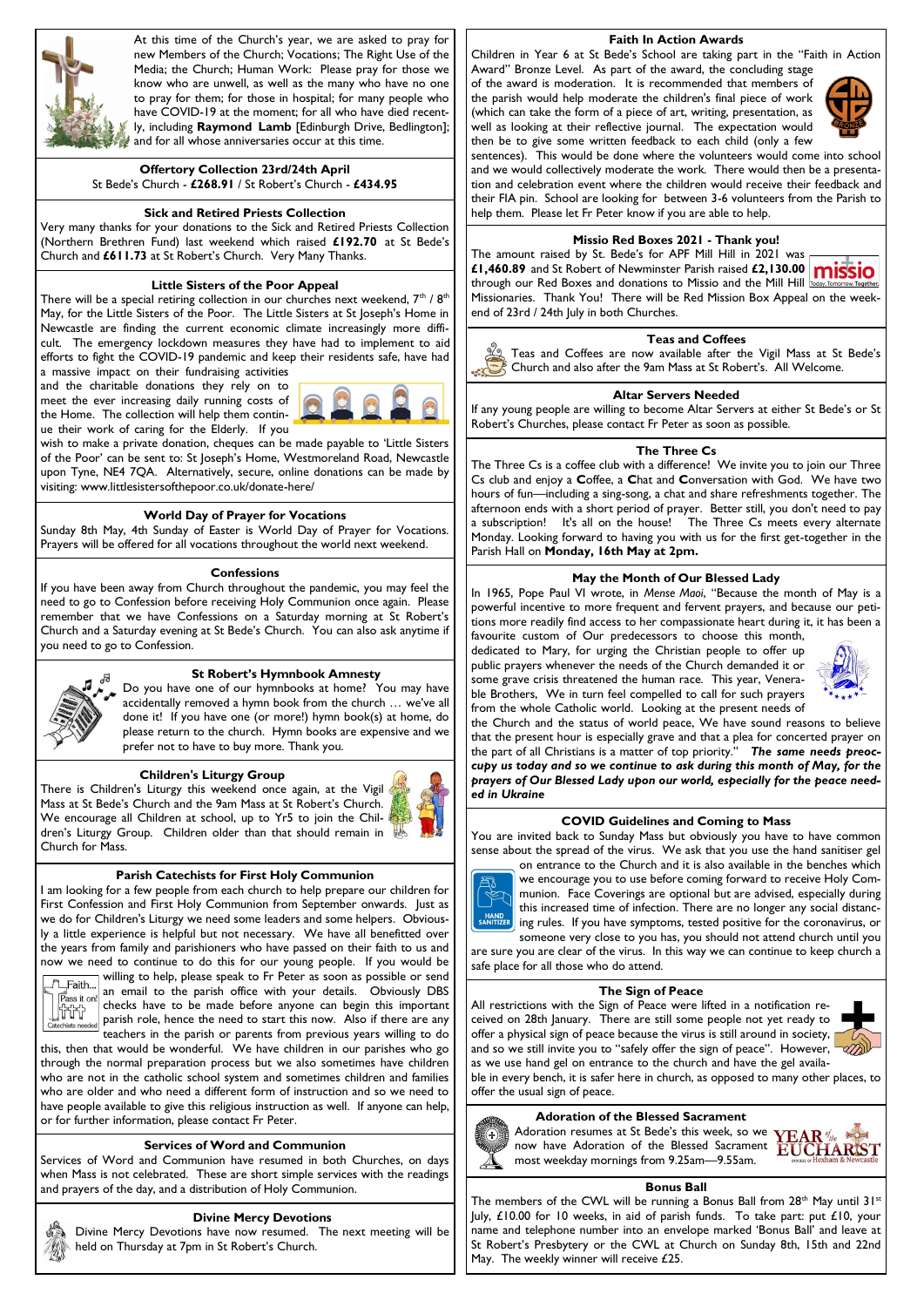#### **Thanks from Bernadette Rich**

I'd like to say a big Thank you to everyone for all of your kind words, cards and gifts given to me on my retirement. They are all much appreciated and will be be treasured (if not already eaten!). I'm really looking forward to having new adventures. Thank you again, Bernadette

## **Morpeth Fair Day—12th June**

*Advance Warning* … Please note that the organisers of Morpeth Fair Day will be putting an order forward to Northumberland County Council for the full closure of 'Oldgate' to all traffic on Fair Day, so making it difficult to get to our car park.

#### **The Wednesday Word**



The Wednesday Word is a great way to reflect on the readings for Sunday. Their website contains both Parish leaflets and leaflets for School. Check out their website wednesdayword.org.uk

#### **Mass for the Celebration of Marriage**

Bishop Robert will celebrate a Mass on Saturday 21st May at 12pm at St Mary's Cathedral, Newcastle t celebrate Marriage and Family Life. Everyone is welcome to join in and no booking is required. If you are celebrating a spe-

cial anniversary and would like a certificate, please scan the QR code or visit: bit.ly/3NTqjoC. This Mass is open to everyone but also to engaged couples preparing for marriage, those who have been married since our last Mass in 2021 and all married couples.



We include those widowed and bereaved who were unable to visit wives and husbands in hospital and homes prior to their deaths. In these unprecedented times, we remember couples in crisis and individual adults and children experiencing difficulties and abuse in their family relationships. We wish all to know that no-one is forgotten and that the Sacramental life, despite our Covid experiences over the past two years, is very much alive and prayed for.

#### **Stella Maris (Apostleship of the Sea)**

Stella Maris is holding a Day of Prayer & Pilgrimage to the Holy Island of Lindisfarne on Saturday 4th June 2022, led by the Rt Rev Paul Mason, Stella Maris Bish-



op Promoter, England & Wales. The pilgrimage starts at 12 noon. All are invited. Please check tide times. Celtic Prayers STELLA MARIS on the Green 12noon; Concelebrated Mass in St Mary the Virgin Church 3pm; Saturday Safe Crossing Times 9:10am – 5.05pm. Parish groups, families & individuals all welcome. For

further information please contact Regional Port Chaplains Paul Atkinson (07906 212 426) or Peter Barrigan (07713 924 504)

#### **Diocesan Vacancies**

Four vacancies are currently being advertised by the Diocese of Hexham and Newcastle …



• **Diocesan Head of Safeguarding**, full-time generally Monday to Friday. Closing date for Applications 5<sup>th</sup> May.

• **Hexham, St Mary - Parish Secretary** – 20 hours a week, and **Cleaner** – 14 hours a week. Closing date for applications: 4<sup>th</sup> May 2022. All of the above vacancies can be viewed online … www.rcdhn.org.uk

## **Heritage Open Day Parish Support**

Heritage Open Days will be held in September, for us it will probably be Friday  $16<sup>th</sup>$  and Saturday  $17<sup>th</sup>$  September. This may seem a long way away. But if St Robert's Church and Presbytery is to be involved in this, we need to know we have enough help to do this. We need some people prepared to help erect two displays in Church and two in the Presbytery beforehand. We also need others willing to be available on the day to welcome visitors both in the Church and in Collingwood House. If you think you could be available in preparation and on the day please let us know by contacting Fr Peter or Mary in the Parish Office, where we will keep a list of who is offering help. Thanks to those few who have already offered!

#### **Cards at Cheap Prices**

Our churches have a selection of cards available for many occasions. The good thing about our cards is their price! They are much cheaper than anywhere else and the quality is just as good. Obviously most of them have a religious theme, but why go anywhere else? If we don't have it, ask and we'll look into see how we can get new stock!

#### **Preparing for Baptism**

The next Baptism Preparation Meeting will be held on 12th May at St Bede's Church, Bedlington. Parents requesting Baptism for a child are asked to contact us to make arrangements to attend this Meeting. *Please telephone the Presbytery to speak about Baptisms, it is so more personal than an email. Better still speak to*  Fr Peter or Deacon Stephen when you come to Mass. Parents are asked to meet with Fr Peter (or Deacon Stephen if for St Bede's Church) to fill in the paperwork and then after the Baptism Preparation to meet once again to set a date for the Baptism. *Please note that one parent must be a baptised catholic for Baptism in the Catholic Church.* According to Canon Law, Godparents should be Catholic. Those who are Christians of other denominations can be Witnesses. Those who are not Baptised, and those who declare as having no faith, agnostic or atheist cannot stand as Godparents.

#### **New Parishioner and Updated Information**

Are you new to the Parish? Have you completed the "Keeping in Touch" form with your details? Are you a regular parishioner who has moved house and need to update your details? Please complete one of the forms available at Church and send back to us. If you want this form emailed to you, please let us know and then you can complete it on your own computer and email it back to us.

## **Holy Island Vinnie Camp 2022 - Volunteers urgently needed**

Holy Island Camp will be running holidays for children in 2022. Our helpers are all volunteers and in order to go ahead successfully in 2022 we urgently need new volunteers to help in the kitchens, preparing food, washing up

and clearing the dining hall. We also need caretaking staff who would be able to carry out a cleaning role. The work is tiring but also fun (you would be joining an established and very welcoming team) and the young people benefit enormously from a traditional seaside type holiday. The commitment can be for as little as three



days a year in Term Time or more if you are able to help on multiple weeks or through the Summer Holidays. Camp 2022 will run for the first two separate weeks of the Summer Holiday and the last two. All helpers will be required to obtain a free Diocesan DBS check and some training. If you are interested, please visit our website https://www.svp.org.uk/microsite/holy-island/about-camp

#### **Holy Island Camp Social and Ceilidh**

Calling all existing and new Volunteers and Friends. Holy Island Vinnies Camp will be holding a free social/ Ceilidh on Saturday 28th May 7.30pm - 11.30pm at Blackfriars @The Ouseburn. All welcome. Please email: BarbaraT@svp.org.uk for tickets, as numbers are limited.

#### **Food Donations**

The Diocesan Justice and Peace Group need donations to support refugees and asylum seekers. If you can help with any of the following items, please leave in the box in the Church porch. **Tinned Tomatoes; Chickpeas; Tinned Fish (e.g. tuna); Biscuits, Rice, Sugar, Toilet Roll, Shampoo, Shower Gel, Soap, Deodorant, Toothpaste,** and **Toothbrushes.** 



## **Wansbeck Food Bank and Matthew Project Donations**



We now have an extra box *[with a red lid]* at the back of St Robert's Church for the Wansbeck Valley Foodbank *[financial donations can also be made online]* and the food bin for the Matthew Project is at the back of St Bede's Church. Donations of all non-perishable  $E$  food items are welcome to be placed into the bins for those less fortunate than ourselves.

### **St Bede's Volunteer required**

 $\mathbf{d}$ We are looking for a volunteer from the Vigil Mass Plus at St Bede's Church who could take on the responsibility of selecting hymns, programming and playing **UK SHE** our electronic hymnal each week. If someone is willing to be committed to this please speak to Fr Peter.

#### **Friends of the Holy Land**

FHL are promoting a Pentecost Challenge whereby they ask you, or a team Walk from Nazareth to Bethlehem! Raise funds for their vital work in the Holy

Land by walking, running, cycling or swimming the 100-mile pilgrim-<br>age route from Nazareth to Bethlehem. When? Starting after Eastage route from Nazareth to Bethlehem. *When?* Starting after Easter, cover the miles by Pentecost Sunday, 5th June. *Who should take part?* You! If you can't walk, find your own way to cover the miles, or sponsor your church team! *How does it work?* Take part



on your own or team up, and cover a few miles each day or week. Share your fundraising page with family and friends, so they can sponsor you! Log your progress on the virtual map and see where you've got to along the route. Have a look around with Google streetview! https://www.friendsoftheholyland.org.uk/ Appeal/pentecost22

#### **YouCAN On Fire! Conference**

The Centre for Catholic Studies, CCS, is partnering with the Young Catholic Adult Network in the UK, YouCAN, to host an exciting conference in Durham, 9-11 September 2022: **YouCAN On Fire!** This is a two day conference exploring Catholic Christian calling to evangelise the whole world with the Good News of Jesus Christ. It will feature speakers from the Benedictines, the Dominicans, Aid to the Church in Need, Catholic Voices, SVP, CAFOD. Full details, including details of how to book a place for the conference can be found at https://youngcatholicadultnetwork.uk/event/on-fire-conference

#### **MA in Catholic Theology**

The Centre for Catholic Studies (CCS) and the Dept of Theology & Religion at Durham University are launching an MA in Catholic Theology by Distance Learning. This will begin in October. It is designed so that participants can work through material at their own pace. The MA is suitable both for those who have studied Theology before and for those who have a background in a related discipline, including for instance History, English, Law or Philosophy. For full details please visit the website: https://www.durham.ac.uk/study/courses/v8k807/